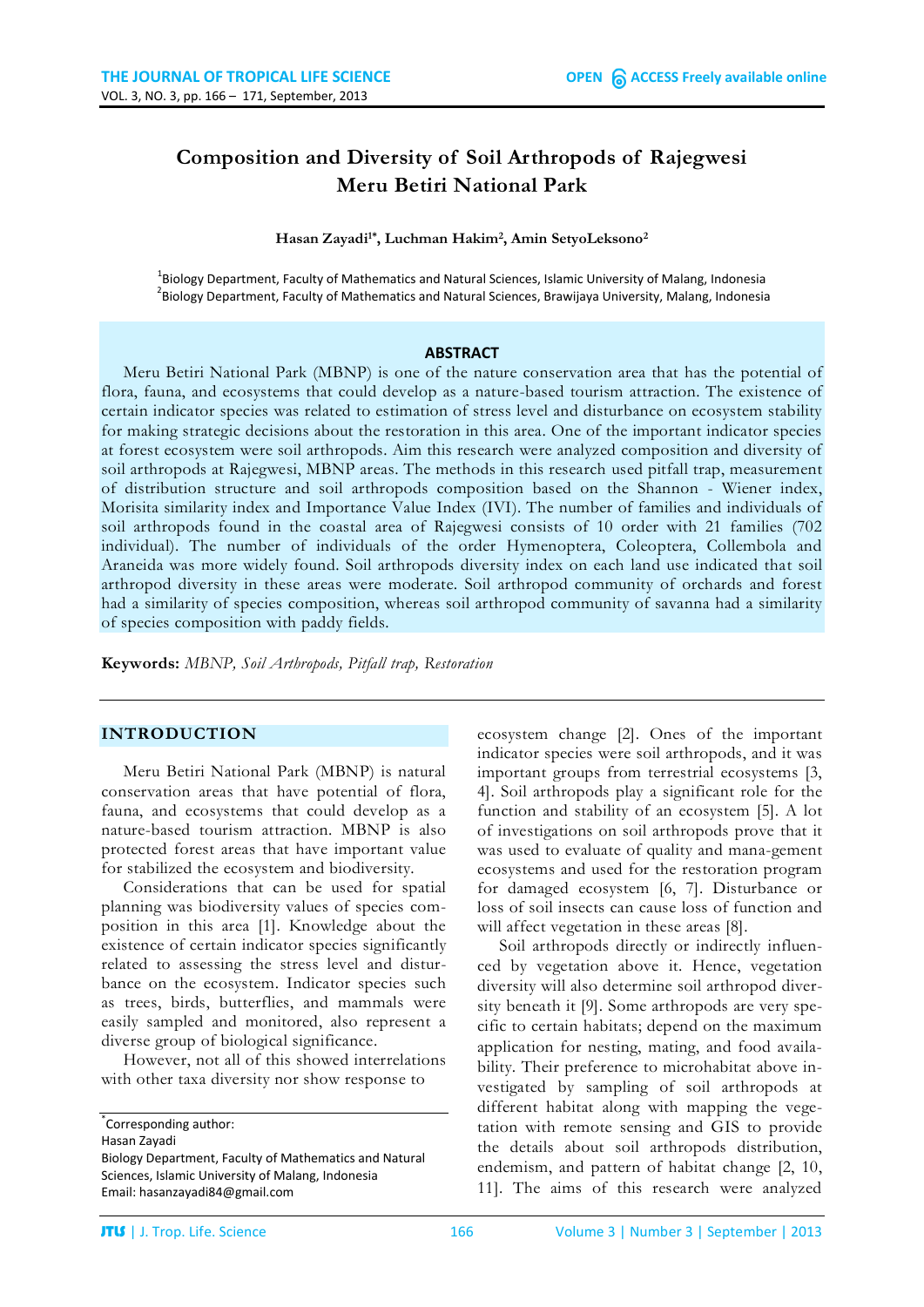composition and diversity of soil arthropods at Rajegwesi, MBNP areas.

## **MATERIALS AND METHODS**

This research conducted in January-April 2012 at the coastal area of Rajegwesi (8032'41.14"S 113055'51". 960E), these areas are part of Meru Betiri National Park (Figure1).

## **Distribution structure and composition of soil arthropods measurement**

Transect created on land use which already have been classified; savannah, paddy fields, plantations, and woods. Transect is 100 meters, distance of each plots are 25 meters. In each plot fitted with one trap bottle (pitfall trap) that has been filled with formaldehyde 4% about 2-5 cm, traps put by digging the soil until surface of bottle equal with soil surface. Installation of bottle traps was done at 07:00 am and collected three days later (until 3x24 hours) [12].

### **Abiotic Factor Measurement**

Measured abiotic factors are temperature and humidity based on data from Meteorology Clima-tology and Geophysics Department (BMKG) Banyuwangi region on April 2012, light intensity, and soil pH, organic matter compound (C/N ratio and organic matter).

Soil diversity at each land use to calculate with Shannon-Wiener index (H'). Composition of soil arthropods analysis conducted by comparing between plots sampling at each different land use. Similarity Composition between two locations analyzed by Morisita index. The parameters used to compare the soil arthropod community structure are importance value index. Variable measured are relative frequency and abundance frequency.

number taxa and abundance individual of each taxa. Another caused was several taxa Collembolans and Formicidae) more dominated than others. Present of Collembolan was widely deter-mined by higher soil organic matter, which cau-sed by past decomposition processes. It also similar for family of Formicidae, This is due to the family of the formicidae (ant) having a manner of living that same with Termitidae (termites) that living for colonies and was made to levels categories [14]. Formicidae reaches 70% from tropical animal soil population, that it can be found on large amount [15].

# **RESULTS AND DISCUSSION**

## **Composition of soil arthropods**

Soil arthropods were found in several categories of land use; savanna, paddy fields, orchards, and forest (Table 1). Sum of taxa and individual of soil arthropods were very various. It is to consist of 10 orders with 21 families (702 individuals). Based on Table 1, sum of individual were order Hymenoptera, Coleopterans,



Figure 1. Study area in Rajegwesi, MBNP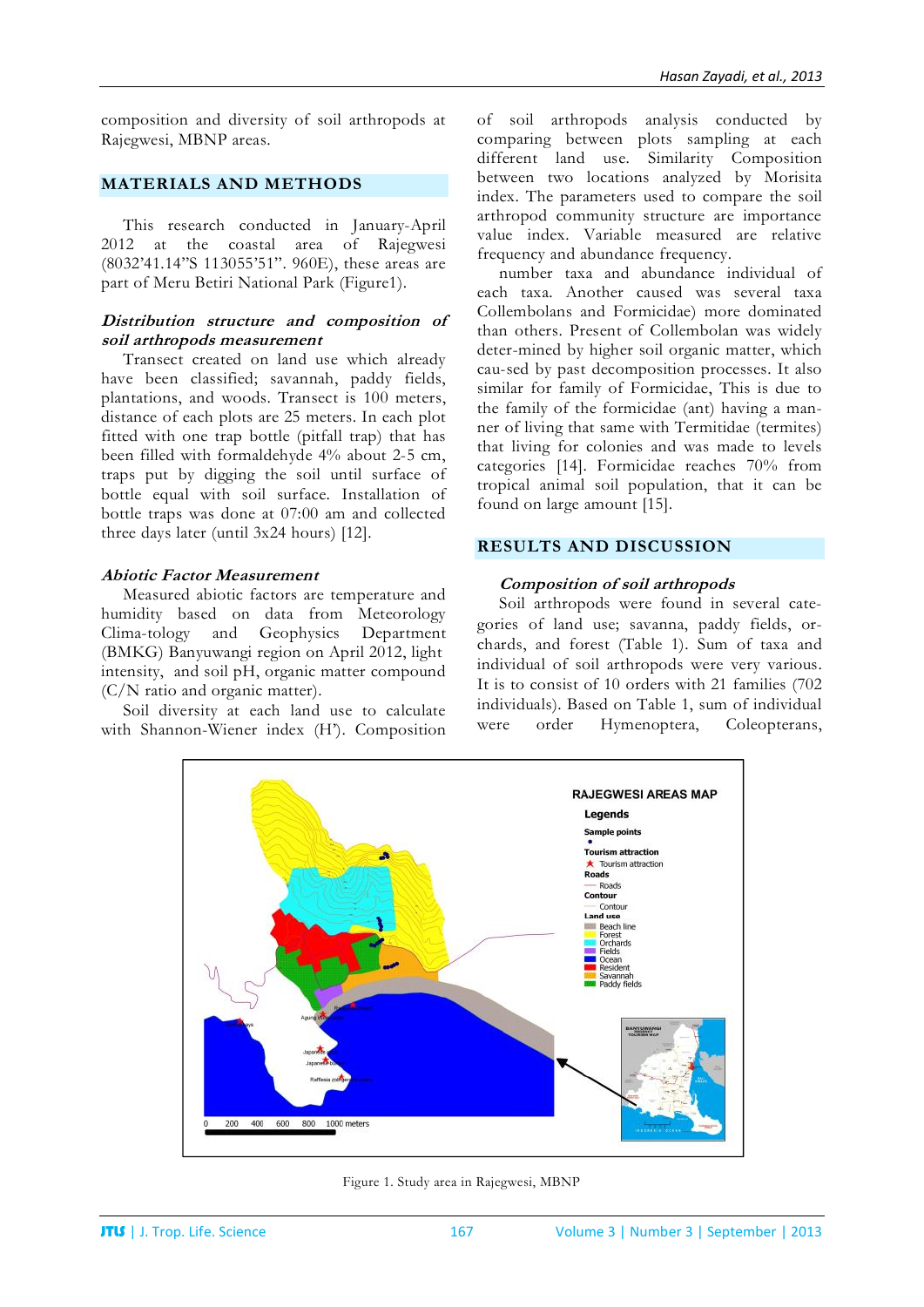| NΟ    | Order       | $\Sigma$ Family | $\Sigma$ Individual |
|-------|-------------|-----------------|---------------------|
|       | Hymenoptera | 3               | 283                 |
| 2     | Coleoptera  |                 | 145                 |
| 3     | Collembola  |                 | 113                 |
| 4     | Araneida    |                 | 68                  |
| 5     | Orthoptera  | 2.              | 64                  |
| 6     | Diptera     | 3               | 20                  |
|       | Neuroptera  |                 | 4                   |
| 8     | Lepidoptera |                 | 2                   |
| 9     | Homoptera   |                 | 2                   |
| 10    | Diplopoda   |                 |                     |
| Total |             |                 | 702                 |

Table 1. Order and individuals abundance of soil arthropods found of Rajegwesi, MBNP areas

Collembolans and Araneida which were very abundant. It's due to these order arthropods were common soil arthropods that found at ground level [13].

Order of Collembolans and Hymenoptera were very abundant at all land use, because these orders occupying 80% of the soil arthropod population [5, 9]. Differences abundance of indviduals and species of soil arthropods was caused by the vegetation diversity, environmental condi-tions, and abundance of litter in these areas. Coleopterans also dominated these areas, caused by the abundant availability of feed.

Soil arthropod diversity at each land use (Table 2) showed that there are differences abundance of taxa and individuals. Forest species abundance was highest with 232 individual and 15 families. Whereas, orchards land use have the lowest species abundance (120 individual and 10 families).

Savanna was dominated by Formicidae and Collembolans. Species in this land use were dominated by *Pheidologeton* spp. (Hymenoptera: Formicidae) with importance value index 39.56, *Aenictus* (Hymenoptera: Formicidae), and *Dolichoderes* (Hymenoptera: Formicidae) 30.96 *Entomobrya* (Collembola: Entomobryadae) 28.21. *Dolichoderes* sp. roles as predator of small and weak insect or animal, also roles as decomposer of organic matter [16]. Naturally, ants could be preferred for indicator of environmental condition changes, it also roles to maintain the nutrition cycle and structure of soils. Soil temperatures have average about 32.10C. Ants can be used for habitats indicator status [2].

Dominated at paddy fields family and species were: *Pheidologeton* spp. (Hymenoptera: Formicidae) with importance value index 49.57, *Lycosa* (Araneida: Lycosidae) was 25.07, and *Locusta migratoria* (Orthoptera: Acrididae was 23.35.

| No | Areas        | Order | $\Sigma$ Family | $\Sigma$ Individual | H    |
|----|--------------|-------|-----------------|---------------------|------|
|    | Forests      |       | 15              | 232                 | 2.16 |
| 2  | Orchard      | O     | 10              | 120                 | 2.10 |
| 3  | Paddy fields | −     | 11              | 164                 | 2.01 |
| 4  | Savannah     | 8     | 11              | 186                 | 1.89 |

Table 2. Richness and diversity index of soil arthropods of Rajegwesi, MBNP areas

Table 3. Similarity index value of soil arthropods composition of Rajegwesi, MBNP areas

|              | Savannah | Paddy fields | Orchard | Forests |
|--------------|----------|--------------|---------|---------|
| Savannah     |          | 0.72         | 0.55    | 0.48    |
| Paddy fields | 0.72     |              | 0.43    | 0.36    |
| Orchard      | 0.55     | 0.43         |         | 0.89    |
| Forests      | 0.48     | 0.36         | 0.89    |         |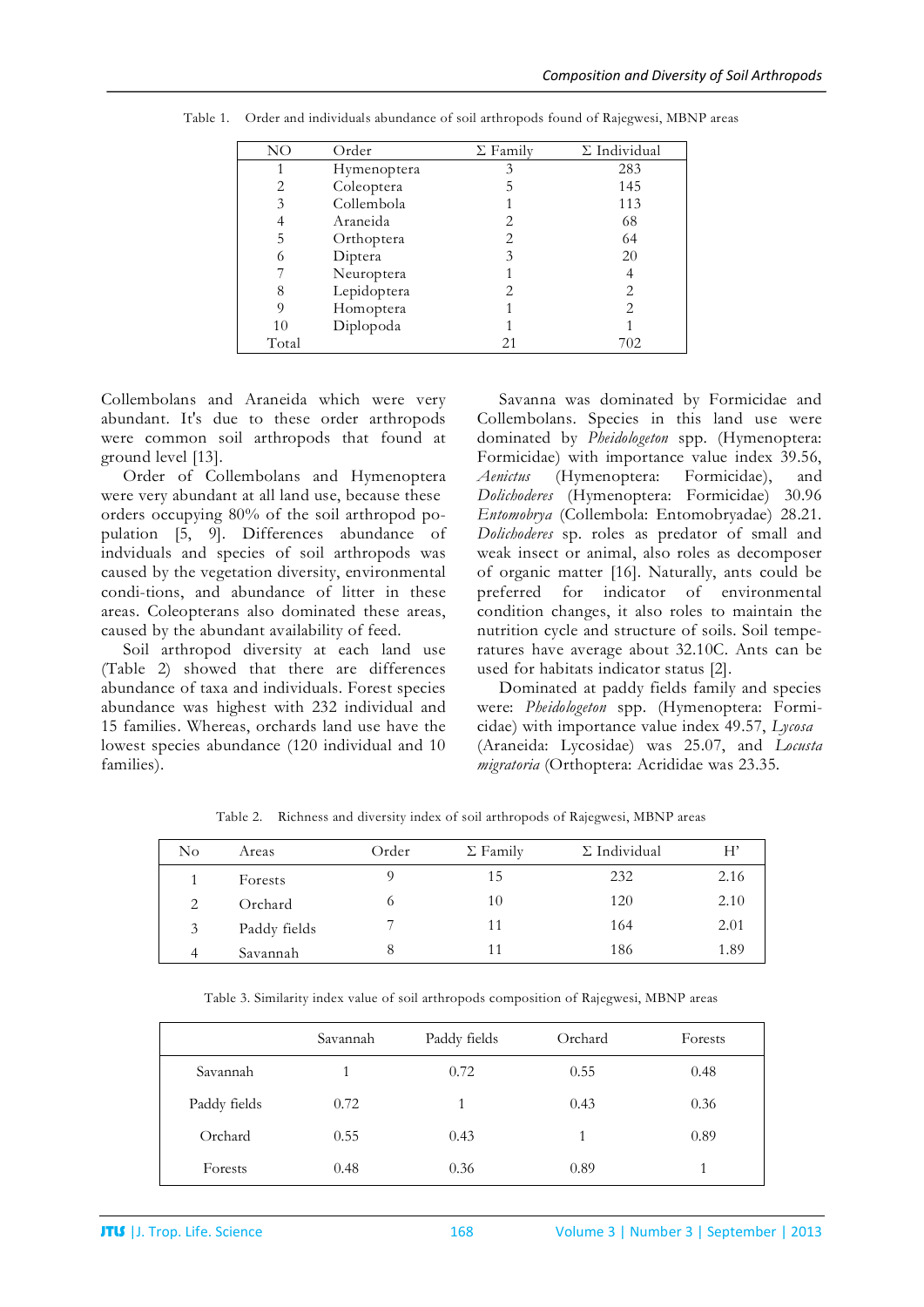

Figure 2. Similarity index of soil arthropods composition on different land use of Rajegwesi, MBNP areas by PASTsoftware.

| Table 4. |  |  | Abiotic factor of Rajegwesi, MBNP areas |  |
|----------|--|--|-----------------------------------------|--|
|----------|--|--|-----------------------------------------|--|

| Areas        | Organic compounds<br>$\frac{(0)}{0}$ | Ratio $C/N$ | pH   | Conductivity<br>(micro S) | Light intensity<br>(lux) |
|--------------|--------------------------------------|-------------|------|---------------------------|--------------------------|
| Savannah     | 13.50                                | 20.26       | 5.89 | 158.92                    | 114.36                   |
| Paddy fields | 10.72                                | 19.44       | 6.22 | 32.06                     | 29.15                    |
| Orchard      | 4.89                                 | 16.14       | 6.25 | 92.24                     | 396.60                   |
| Forests      | 12.49                                | 20.76       | 6.32 | 154.68                    | 0.15                     |
| Means        | 40.40                                | 19.15       | 6.17 | 109.47                    | 135.06                   |

Dominated family and species at orchards were: *Entomobrya* (Collembola: Entomobryadae) with importance value index 36.67, *Adoretus compressus* (Coleoptera: Scarabidae) 35.63, and *Aenictus* (Hymenoptera: Formicidae) sebesar 25.21. Forest were dominated by *Adoretus compressus* (Coleoptera: Scarabidae) 37.11, *Entomobrya* (Collembola: Entomobryadae) 26.21, and *Aenictus* (Hymenoptera: Formicidae) 21.04.

Result of soil arthropods Similarity index at each land use (Table 3 and Figure 2), showed that orchards and forest have a high similarity index about 0.89. This caused by before land use change into orchards, this land was forest, and so both land use have an almost similar habitat condition. Savanna and paddy fields have a similarity index about 0.72. Forest and paddy fields have a lower similarity index about 0.36 then orchards and paddy fields about 0.43.

The difference of above community structure also affected by abiotic factors such as: temperature, humidity, soil pH, soil conductivity, and light intensity, beside that affected also by content of organic matter and ratio C/N (Table 4). Average of temperature of Rajegwesi, MBNP areas was 28.270C and humidity was 78.9%. This temperature was optimal temperature for organism growth especially for soil arthropods. Average of forest temperature was 23,40C, average of soil temperature was 25,90C, and average of soil pH was 6,6 [15]. Soil temperature was one of the soil physic factor that determine of the existence and density of soil organism [16].

The soil pH range of this research categorized as neutral 5.9-6.3. Average in light intensity was 135.06 Lux and average of soil conductivity was 109.47. The range of the soil pH was common for many organisms, this means soil arthropods can live well at neutral pH and low acidity.

Average of the soil organic compound and  $C/N$  ratio were 40.40% and 19,15.  $C/N$  ratio showed the process of N mineralization-immobilization by decomposer microbial. The value of this result showed C/N ratio lower than 20, this prove that N mineralization occurred. When C/N ratio was greater than 30, it means N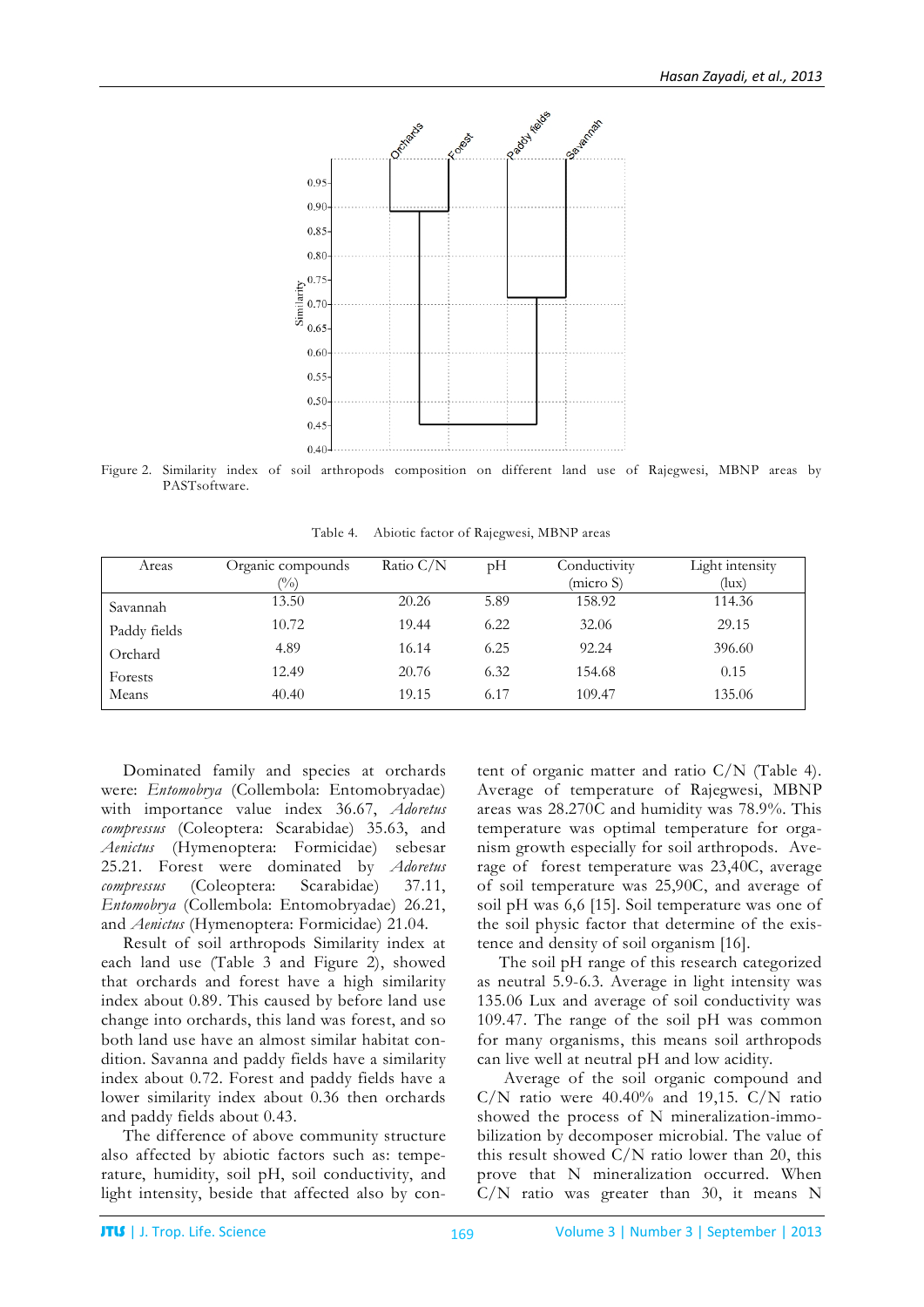immo-bilize, and if value among 20 - 30 showed a ba-lance of both N mineralization and N immo-bilization. Higher of N compound on land use cultivated with horticulture caused by use of ma-nure and inorganic fertilizer (N fertilizer). The higher of soil C/N ratio caused lower diversity [17]. Decreasing content of soil C-Organic depends on land use settings after the forest clearing. Planting on tropic land forest reduce the C compound about 40%, land use for pasture reduce the content of C-organic about 20%. The higher content of C-Organic soil, leads to higher index of soil aggregate stability [18].

Alteration of land use and its management can reduce the soil productivity through the decreased organic matter and physical properties of the soil. There is a relationship between macrofauna, soil organic matter, soil physical properties, plant growth, and soil erosion [19]. Existence soil organic matter and under vegetation cover can generate better microhabitat condition to support the life of various soil organisms, including macrofauna [20].

#### **CONCLUSIONS**

The number of families and individuals of soil arthropods found in the coastal area of Rajegwesi consists of 10 orders with 21 families (702 individual). The number of individuals of the order Hymenoptera, Coleopterans, Collembolans and Araneida was more widely found. Collembolans and Formicidae were dominant families, and dominated species were *Pheidologeton* spp. (Hymenoptera: Formicidae). Shannon-Wiener diversity index value was higher than other land use about 2.16, and the lowest was 1.89 at savanna. Soil arthropod community of orchards and forest had a similarity of species composition, whereas soil arthropod community of savanna had a similarity of species composition with paddy fields.

#### **ACKNOWLEDGMENTS**

Author thank to Meru Betiri National Park (MBNP) department which gave permission to the research. Rajegwesi Ecotourism Society (RES) for information and collaboration. Author also thanked to Dr. Bagyo Yanuwiadi and Dr. Serafinah Indriyani, M.Si as the reviewer in this research.

#### **REFERENCES**

1. Lubis HS (2006) Ecotourism planning the development of community-based in the area of

tourism tangkahan district langkat north Sumatera. North Sumatera University.

- 2. Ramachandra TV, Ajay N (2001) Ants Habitat Mapping Using Remote Sensing And Gis. Wetlands. 23600985: 1–17.
- 3. Marra JL, Edmonds RL (2005) Soil Arthropod Responses to Different Patch Types in a Mixed-Conifer Forest of the Sierra Nevada. Society of American Foresters. 51(3):255-65.
- 4. Nakamura A, Catterall CP, House APN, Kitching RL, Burwell CJ (2007) The use of ants and other soil and litter arthropods as bio-indicators of the impacts of rainforest clearing and subsequent land use. Journal of Insect Conservation. (2): 177–86.
- 5. Santos AP, Cabanas E, Pereira A (2007) Abundance and diversity of soil arthropods in olive grove ecosystem (Portugal): Effect of pitfall trap type. European Journal of Soil Biology. 43:77–83.
- 6. Xiuqin YIN, Bo S, Weihua D, Weidong XIN, Yeqiao W (2010) A review on the eco-geography of soil fauna in China. Journal of Geographical Sciences. 20(3):333–46.
- 7. Bellocq MI, Smith SM (2003) Convergence in arthropod assemblages with various restoration approaches for Canadian deciduous forests. Journal of Insect Conservation. 2003;7:99–109.
- 8. Syaufina L, Haneda NF, Buliyansih A (2007) Diversity of Soil Arthropods in Gunung Walat Education Forest. Media Konservasi. XII (2): 57–66.
- 9. Rahmadi C, Suhardjono YR (2003) The diversity of Soil Arthropods in the forest floor of upper River Area of Central Kalimantan, Katingan. Biology news. 6(4):549–54.
- 10. Hendrickx F, Maelfait J, Wingerden WVAN, Schweiger O, Speelmans M, Aviron S, et al (2007) How landscape structure, land-use intensity and habitat diversity affect components of total arthropod diversity in. Journal of Applied Ecology. 340–51.
- 11. Mawdsley JR (2008) Use of simple remote sensing tools to expedite surveys for rare tiger beetles (Insecta : Coleoptera : Cicindelidae). Journal of Insect Conservation. 689–93.
- 12. Ruslan H (2009) Composition and diversity of insects ground level in habitats forest homogeneous and heterogeneous in central education nature conservation (PPKA bodogol), Sukabumi, West Java. VIS VITALIS. 02(1):43– 53.
- 13. Borror DJ, Triplehorn CA, Johnson NF (1996) Introduction of insect study. Seven edit. Yogyakarta: Gadjah Mada University Press.
- 14. Nurhadi, Widiana R (2010) A composition of arthropods the surface of land in the area of former and the final disposal of waste in subdistrict Rambatan Tanah Datar. Ekotrans Universitas Journal. 10(1):1–11.